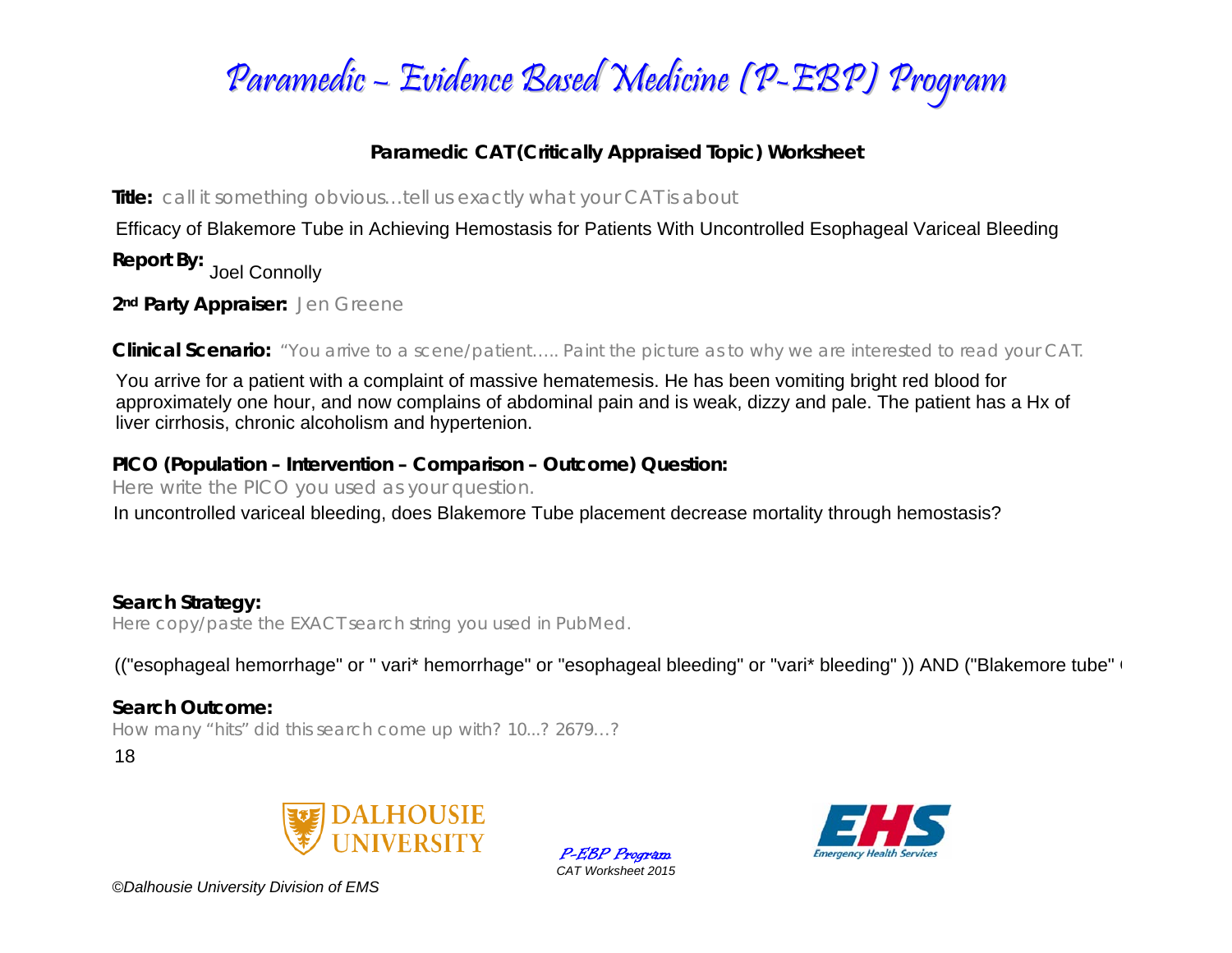# Paramedic – Evidence Based Medicine (P-EBP) Program

**Relevant Papers:** 

| <b>AUTHOR, DATE</b>           | POPULATION:                                                                                                                                 | <b>DESIGN (LOE)</b>         | <b>OUTCOMES</b>             | <b>RESULTS</b>                                                                                                                                                                                | STRENGTHS/                                                                                                                                             |
|-------------------------------|---------------------------------------------------------------------------------------------------------------------------------------------|-----------------------------|-----------------------------|-----------------------------------------------------------------------------------------------------------------------------------------------------------------------------------------------|--------------------------------------------------------------------------------------------------------------------------------------------------------|
|                               | SAMPLE<br><b>CHARACTERISTICS</b>                                                                                                            |                             |                             |                                                                                                                                                                                               | WEAKNESSES                                                                                                                                             |
| SO<br>Choi,<br>$\vec{\infty}$ | patients,<br>99<br>ၜၞ<br>hemmorha<br>hemorrhag<br>nemodyna<br>variceal<br>mic<br>instability<br>ă<br>with<br>varic<br>ontrolle<br><u>ea</u> | retrospe<br>ctive<br>cohort | hemost<br>achieve<br>asis   | hemostasis<br>achieved in !<br>patients (75.<br>hemostasis,<br>multi organ<br>failure.<br>12 of these<br>patients died<br>from rebleeding,<br>failed<br>$50$<br>$-59%$<br>and                 | small<br>retrospectiv<br>e cohort<br>endoscopic<br>interventions<br>dnoub<br>tube<br>placement<br>in 50% of<br>bikemore<br>prior to                    |
| 1988<br>᠊ᠣ<br>anes            | ရွ<br>உ<br>instability<br>gastric<br>hemorrha<br>uncontroll<br>varying<br>hemodyn<br>and<br>variceal<br>amic<br>×ith                        | ctive<br>retrospe<br>cohort | hem<br>asis<br>achieve<br>ğ | hemostasis<br>permanent<br>hemostasis<br>, and 38<br>(32.2%)<br>died.<br>$\overline{6}$ $\overline{2}$ .<br>ष्ट्<br>ă<br>achieved<br>in 108<br>(91.5%)<br>ত<br>$rac{1}{2}$<br>릆<br>ked<br>ပ္မ | small<br>prospe<br>cohort<br>kudy<br>degrees of<br>hemodynam<br>ic instability<br>and a wide<br>age range<br>of patients.<br>که<br>ا⊋<br>Guid<br>ctive |
|                               |                                                                                                                                             |                             |                             |                                                                                                                                                                                               |                                                                                                                                                        |

**Comments:** *Any additional information about your search results.*

**Consider:** *Why would you NOT change practice, based on these articles?*

The above cited literature was associated with a wide age range of patients, and mutiple varying interventions that were<br>performed prior to Blakemore tube placement; it is not used as a primary rescue device.<br>Consider: *Wh* 

**Clinical Bottom Line:** *Give me a one-two liner on the answer you found.*



P-EBP Program *CAT Worksheet 2015* 



*©Dalhousie University Division of EMS*